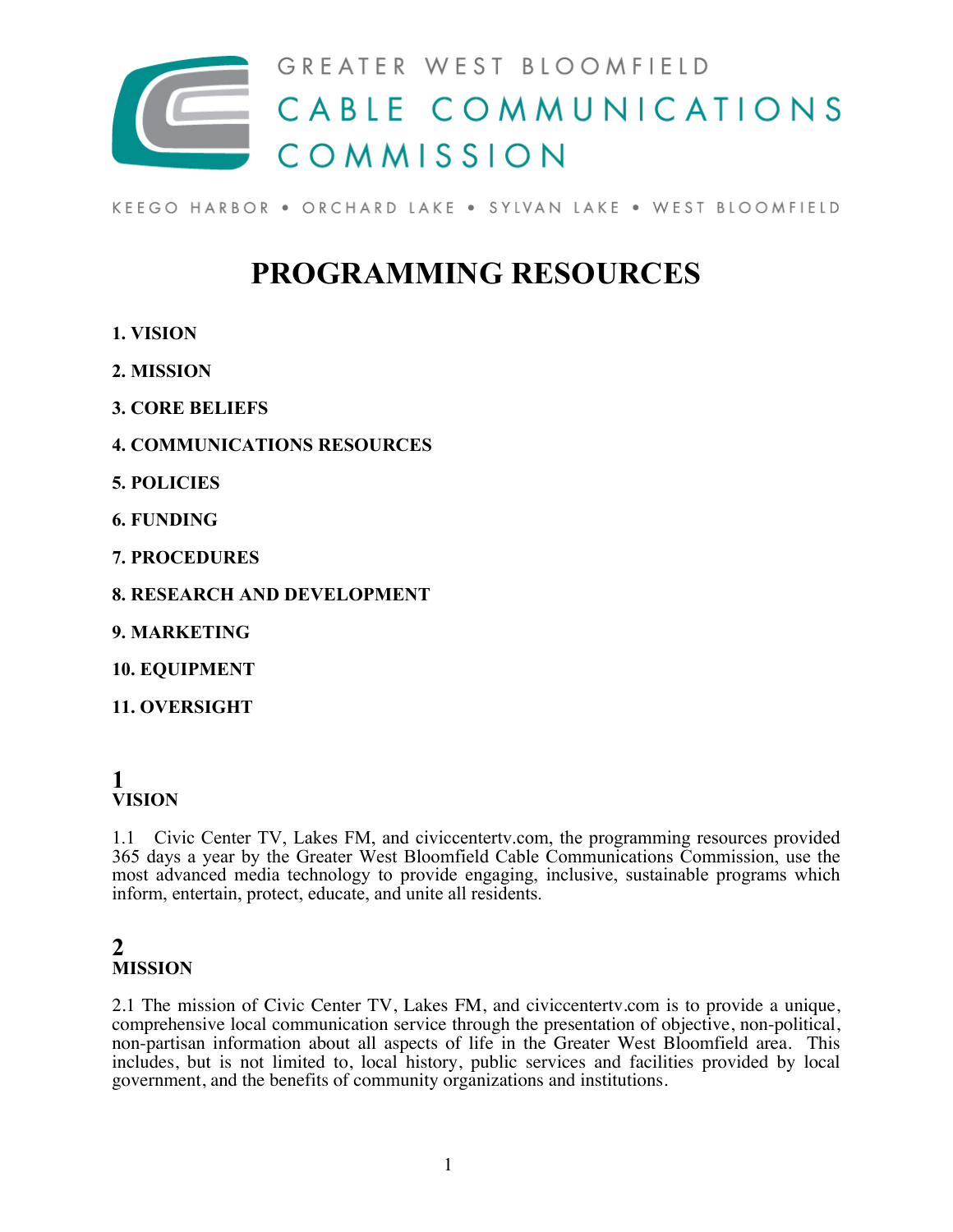## **3 CORE BELIEFS**

3.1 In providing its programming resources to residents of Keego Harbor, Orchard Lake, Sylvan Lake, and West Bloomfield, the Greater West Bloomfield Cable Communications Commission (Commission) expresses the following beliefs.

- a Local government should be accessible and accountable.
- b Local cable, community radio, and the internet are valuable community resources which should be inclusive, democratic, affordable, accessible, and accountable.
- c Civic Center TV, Lakes FM, and civiccentertv.com serve the entire community including residents, elected and appointed officials, local government institutions, (e.g., library, parks and recreation, public safety), educational institutions, the business community, and religious organizations.
- d The content of these programming resources, authorized in advance by the Commission, aims to foster a sense of community, promote civic involvement, facilitate communication between public officials and constituents, improve the lives of residents, and help them to be more knowledgeable.
- e Public and institutional awareness of these resources, along with continuing identification of and outreach to stakeholders, should be encouraged in order that these resources are utilized to provide information and encourage residents to engage in public service and become involved in the community.
- f The Commission should contract professional services as needed to provide these resources.

## **4 MEDIA RESOURCES**

#### 4.1 COMMUNICATIONS RESOURCES

Civic Center TV (Comcast channel 15, AT&T channel 99), Lakes FM (89.3FM), and civiccentertv.com are the programming resources provided to residents of the Greater West Bloomfield communities (Keego Harbor, Orchard Lake, Sylvan Lake, and West Bloomfield) by the Commission.

#### 4.2 SHARED BY THE FOUR COMMUNITIES

The communities have jointly designated Civic Center TV and Lakes FM as shared community/ municipal information services and authorized the Commission to produce and schedule all material on CCT, WBLD, and civiccentertv.com.

#### 4.3 CONTENT

The Commission's communication resources provide the following:

- a live coverage of the meetings of local governmental bodies in the Greater West Bloomfield communities and county governmental bodies as available
- b recorded unedited programming, including replays of meetings of local governmental bodies, meetings of county governmental bodies, and candidate presentations and forums produced in partnership with established non-partisan civic organizations, such as the League of Women Voters
- c recorded edited programming, including news programs, roundtable discussions and interviews, featuring local elected and appointed officials, coverage of community events in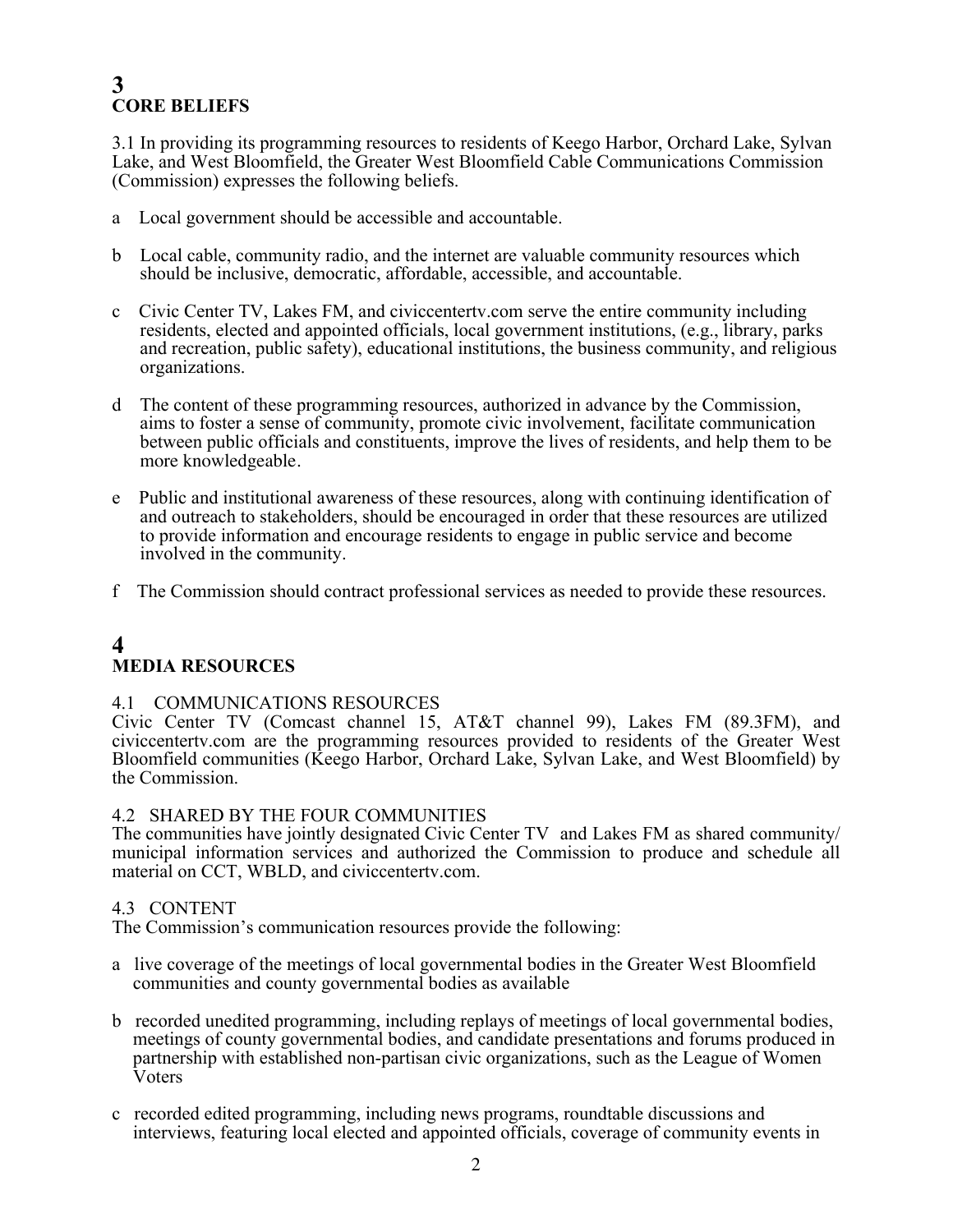the four Greater West Bloomfield communities (excluding those sponsored by partisan political organizations), public service announcements promoting civic involvement and governmental events, including elections, and informational programs regarding local issues and government services

- d on-line content, including continuous live streams of CCT and Lakes FM content, on-demand viewing of meetings, on-demand viewing of other CCT programming, the CCT program schedule, community events calendar, and social media content
- e information regarding emergency preparedness and the dissemination of information during an emergency

## **5 POLICIES**

#### 5.1 MANAGEMENT

The entity contracted to provide municipal program management services to the Greater West Bloomfield Cable Communications Commission is responsible for the production and scheduling of all content on Civic Center TV, Lakes FM, and civiccentertv.com, including all normal daily programming, emergency information, the community events calendar, and social media content.

#### 5.2 CONTENT

Content is produced by the program management contractor's staff at Green Media Center, individual community volunteers, or community organizations. If by staff, that production is pursuant to direction from the Commission and/or its Community Programming Committee (Committee). The Commission and/or Committee may also direct the inclusion of content imported from individual volunteers, organizations, businesses, institutions, and governmental bodies outside the Greater West Bloomfield communities.

#### 5.3 STANDARDS

All content reflects professional production practices, community standards, and the Commission's core beliefs regarding its programming resources (SECTION 3 of this document). All content is timely, and all graphic material reflects correct punctuation, spelling, and grammar. Any programming not produced by the Commission must meet the same professional, technical, copyright, content, and production standards as that produced by the Commission's program management services contractor.

#### 5.4 COPYRIGHT

The Commission holds the copyright on all content produced by contractor's staff at Green Media Center.

#### 5.5 SUGGESTIONS

The Commission welcomes programming suggestions and comments.

#### 5.6 EVALUATION

All content is evaluated periodically by the Commission or the Committee to determine how well the communities and residents are being served by these programming resources. This evaluation may include community stakeholders and may focus on community trends, industry trends, and consumer trends.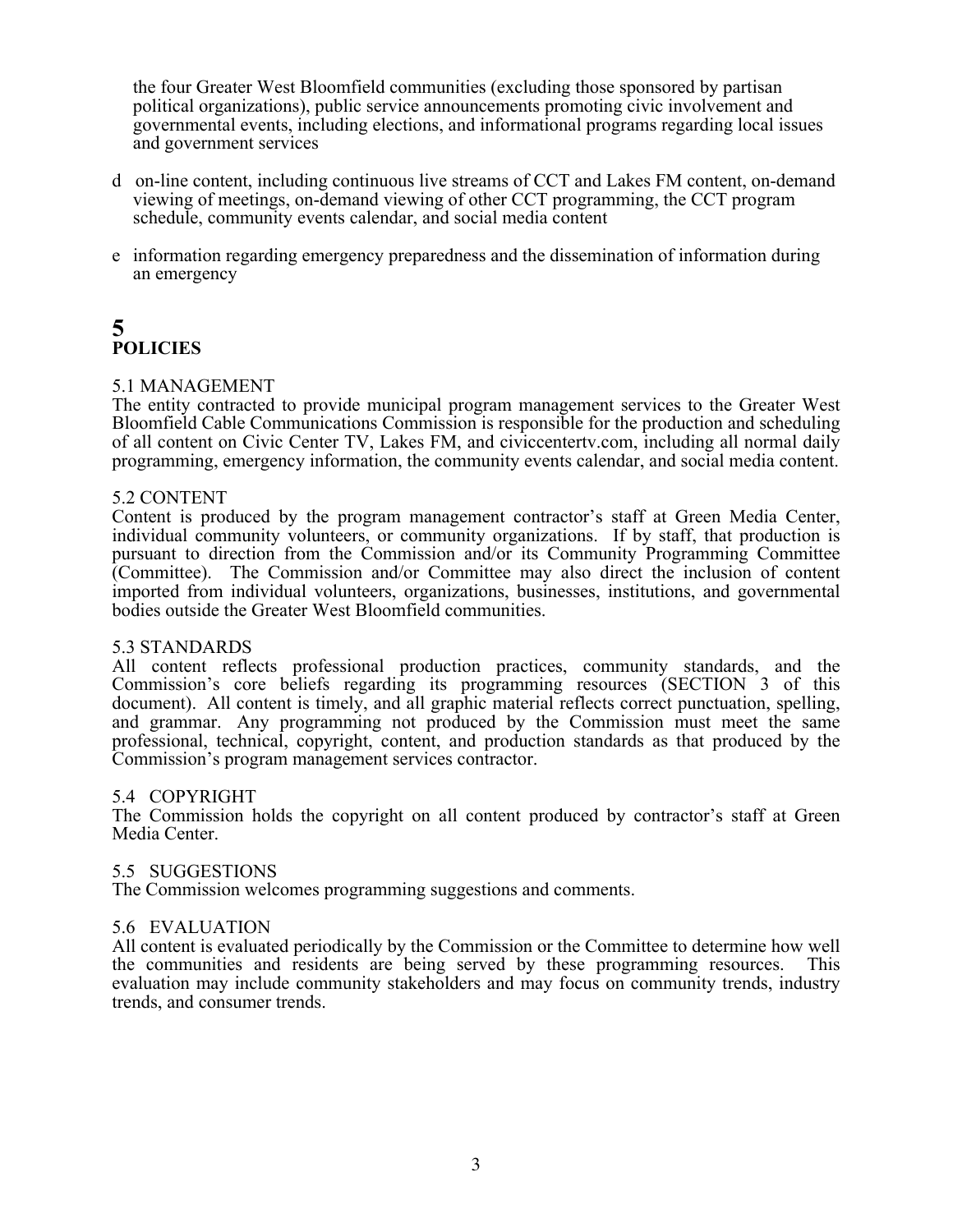## **6 FUNDING**

6.1 The operation of all programming resources is funded by the Commission as part of its annual budget as approved by the four communities. The production of programming may be funded by the Commission or by the governmental entity requesting the programming.

6.2 The Commission may supplement that budget through sponsorship of programming by businesses, individuals, or community institutions and organizations. Such sponsorship is provided and acknowledged under the guidelines used by PBS (public television) to ensure that the sponsor has exercised no perceived or actual editorial control and that the program is not being cablecast on CCT or broadcast on Lakes FM principally because it promotes the sponsor's products, services, or other business interests.

6.3 The costs of funding the production of live cablecasts of meetings are the responsibility of the community whose meetings are being cablecast.

## **7 PROCEDURES**

#### 7.1 SCHEDULING OF MEETING COVERAGE

In scheduling meeting coverage on Civic Center TV, the Commission uses the following guidelines to resolve scheduling conflicts.

- a Priority is given to live cablecasts of regular meetings, with the highest priority given to those meetings having the longest history of continuous coverage.
- b Coverage of special meetings is scheduled so as not to conflict with the coverage of regular meetings.
- c Regular meetings of the Township Board and City Councils have a higher priority than other boards and commissions.
- d In the case of a scheduling conflict not resolved by these guidelines, the Commission will mediate a resolution.

#### 7.2 MEETING COVERAGE RULES

To ensure objectivity, the cablecasts of local governmental meetings adhere to the following rules of coverage.

- a Meetings are covered gavel-to-gavel, with no open microphones before the call to order, after adjournment, or during closed sessions. The only exceptions to the gavel-to-gavel rule are technical issues and an action of the governmental body being covered. A technical issue rendering the audio unintelligible shall result in termination of coverage. Video problems will be covered with a static graphic while audio continues. Once meeting coverage has begun with the Call to Order, with the exception of technical issues, coverage will only be terminated when the chairperson announces that a majority of the governmental body has voted to terminate and directed Civic Center TV staff to end the cablecast.
- b When any person has been recognized by the Chair and is speaking, the director selects either a medium shot of that person or a cover shot of the meeting room. Individual reaction shots are not permitted.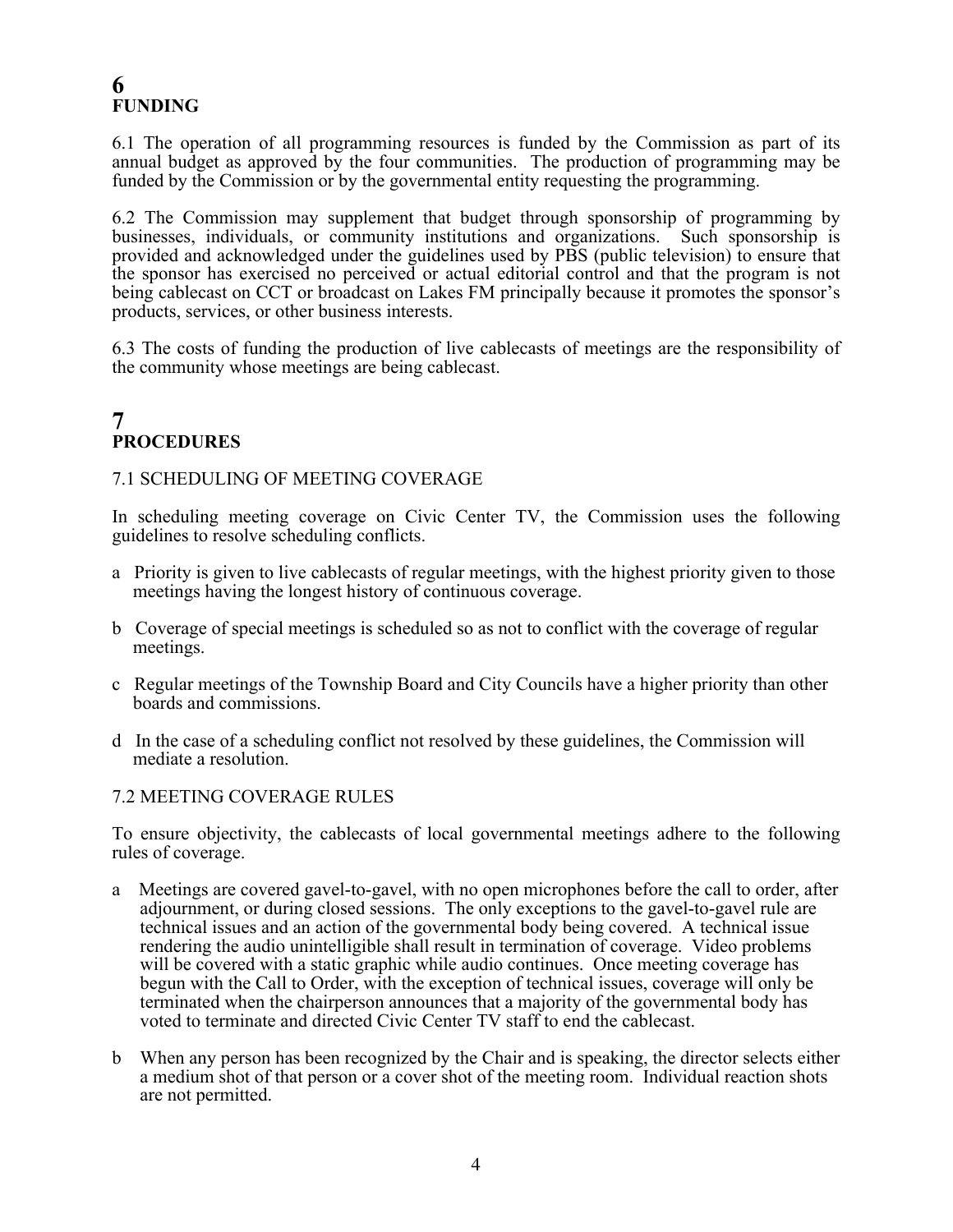- c If the Chair allows dialogue between two or more persons, the director selects either a shot wide enough to include those persons, a split -screen that includes only those persons, or a cover shot of the meeting room.
- d Electronic graphics are used to identify the governmental body being cablecast, elected and appointed officials, the date, and the time, and, at the end of meeting, to credit those responsible for the cablecast. Should the body be in recess or executive session, a message to that effect is displayed continuously throughout that time period.
- e Graphics identifying elected and appointed officials are displayed each time a person is recognized by the Chair, but not more frequently than once every five minutes.
- f No other electronic graphics, documents, or pictures are displayed except by direction of the Chair, with the exception of the meeting agenda.
- g Should there be any technical issues regarding the cablecast of any meeting, those issues will be brought to the immediate attention of the Chair if possible.

## 7.3 POLITICAL CANDIDATES AND BALLOT PROPOSALS

In order to ensure that coverage of political candidates and ballot proposals is objective:

- a A declared candidate for political office may not appear on Civic Center TV from the election filing deadline date for that office through the date of the primary and/or general election at which that candidate is on the ballot. Exceptions to this policy include
	- i) coverage of regularly scheduled or special meetings of boards, commissions, councils, and committees,
	- ii) bona fide newscasts and coverage of bona fide news events,
	- iii) and candidate forums and appearances sponsored by established non-partisan civic organizations, such as the League of Women Voters.
- b All programming focusing on ballot proposals, certified or pending certification, is objective and in accordance with Section 57 of the Michigan Campaign Finance Act, which prohibits the use of public funds or property to expressly advocate support for or opposition to a ballot proposal. Discussion of ballot proposals will be informative and objective, and participants may not express a position. An exception to this policy would be a public forum regarding a ballot issue sponsored by an established non-partisan civic organization, such as the League of Women Voters. In order to ensure objectivity in the coverage of ballot proposals, all participants will be required to attend an orientation session with the producer of the program in advance of production to discuss the guidelines governing objectivity. Following production, if there is a question regarding the participants' compliance with the guidelines, the Chairperson of the Greater West Bloomfield Cable Communications Commission, the Commission's Executive Director, and the General Manger of Civic Center TV will direct either that the program be broadcast as produced, be edited before distribution to comply with the guidelines, or not be distributed in any fashion.

## **8 RESEARCH AND DEVELOPMENT**

8.1 To ensure that the programming resources continue to meet the changing and diverse needs of residents, the Commission regularly seeks feedback from stakeholders.

8.2 Short and long-term strategic planning regarding allocation of resources is ongoing.